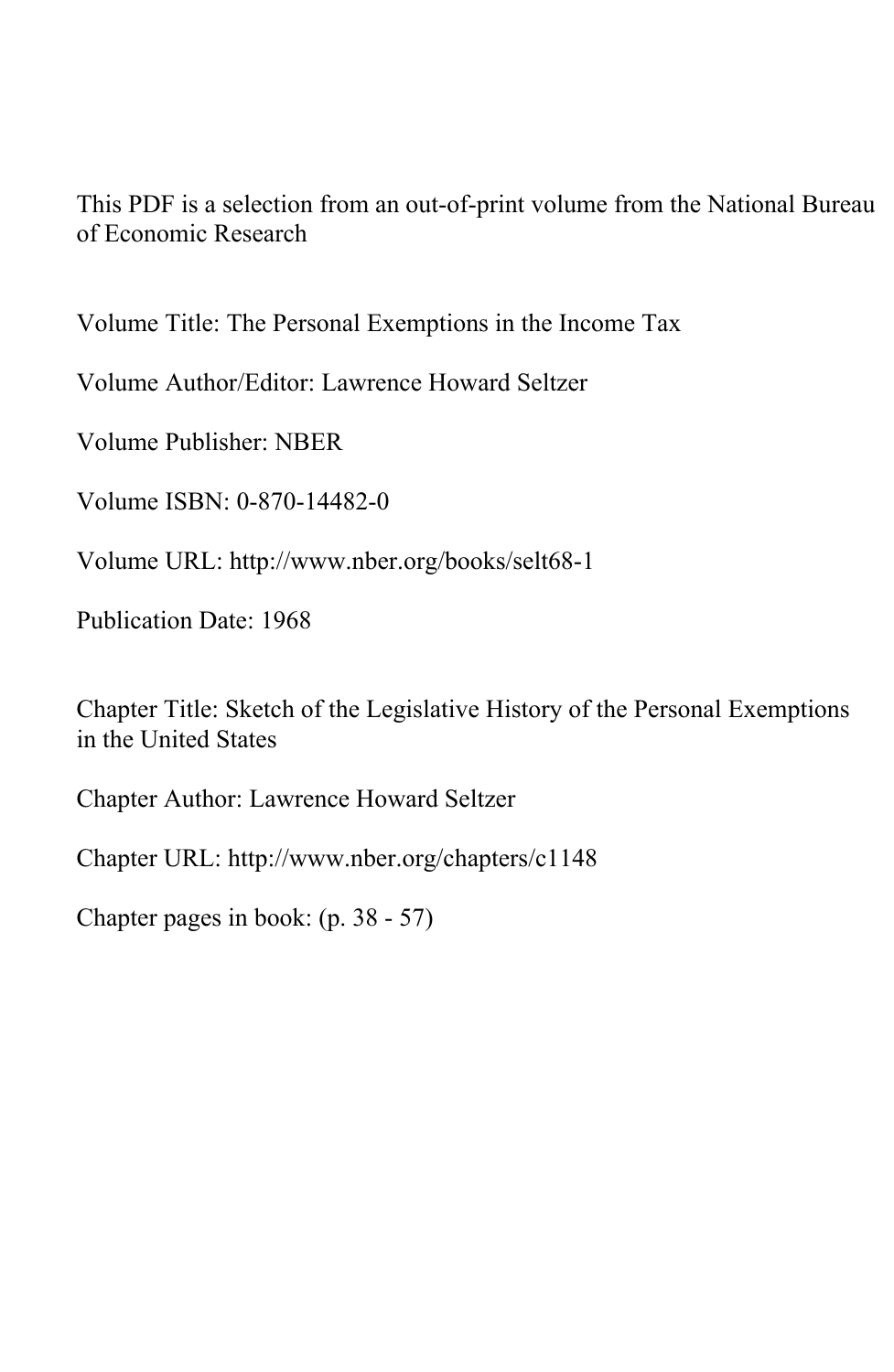# Sketch of the Legislative History of the Personal Exemptions in the United States

A review of the legislative history of the personal exemptions in the United States indicates that, although the cost of living (in a general undefined way) and administrative considerations have always received Congressional attention in determining the amounts of the personal exemptions, revenue needs have commonly played the strongest role.' On the whole, however, changes in the personal exemptions have been relatively infrequent except during wartime.

## THE CIVIL WAR THROUGH WORLD WAR II

#### 1. The Civil War Period

In the very first federal, income tax to go into effect, that of 1862, when collection machinery had to be hastily improvised, the heavy revenue needs of the Civil War led Congress to set the personal exemption at \$600, both for excluding persons with incomes of this amount or less and as a deduction from otherwise taxable income, but without additional allowance for married couples and dependents. This level was continued until 1869, when the exemption was raised to \$2,000, and when provision was made for cessation of the tax in 1872. A new

'Cf. Paul Strayer, "The Significance of Exemption and Deductions for Low-Income Taxpayers," Federal Tax Policy for Economic Growth and Stability, Joint Committee on the Economic Report, 84th Congress, 1st Session, 1955, p. 339, and J. P. Crocket, Federal Tax System of the United States, New York, 1955, p. 22.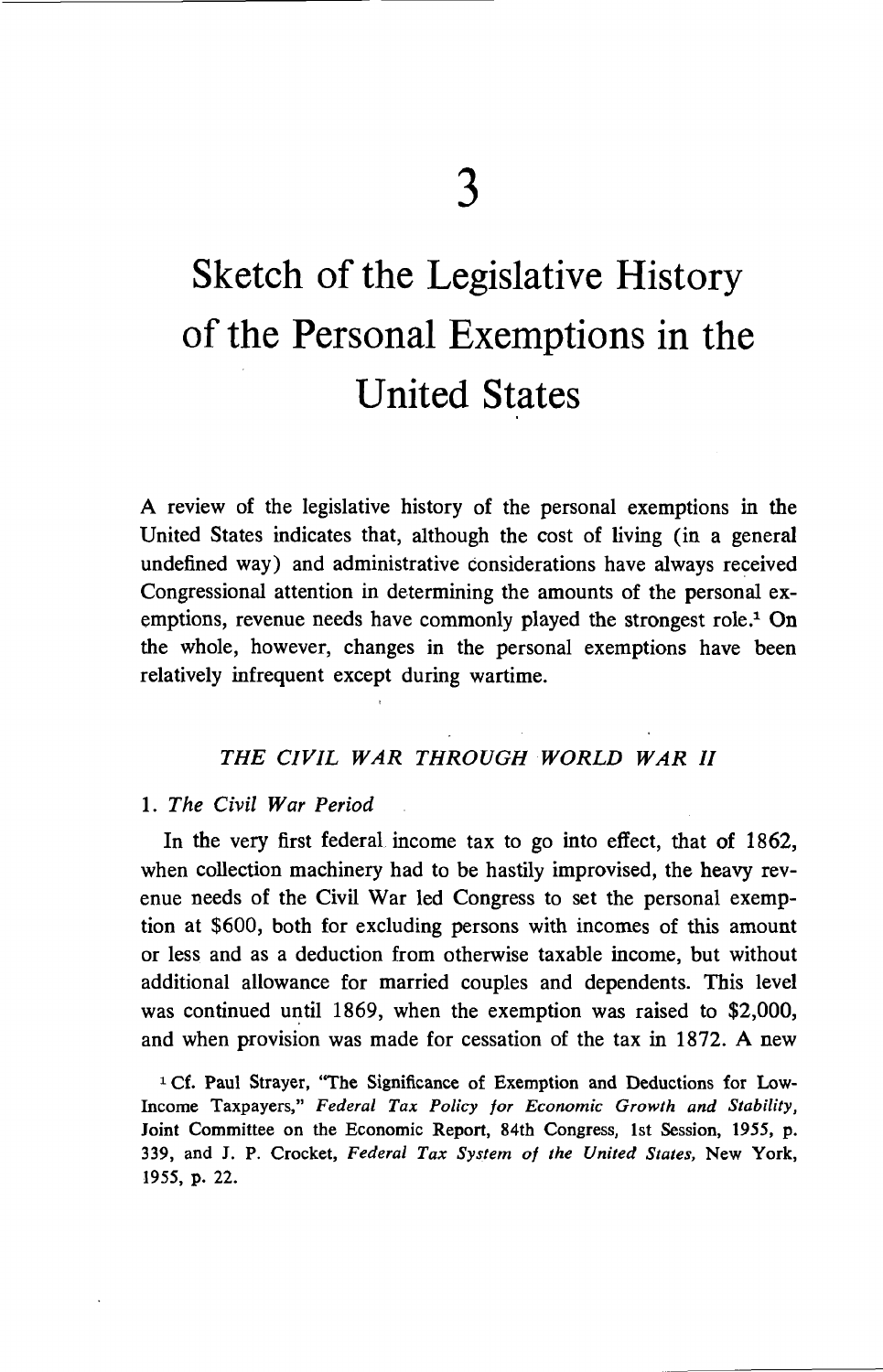income tax, levied at 2 per cent on the taxable income of individuals and corporations, was enacted in 1894. It was ruled unconstitutional by the Supreme Court in the following year on the ground that it was a direct tax, which was required by the Constitution to be apportioned among the states according to their populations.<sup>2</sup>

#### 2. Revenue Act of 1913

The 16th Amendment authorized a federal income tax without apportionment among the states, and the first income tax measure (1913) was enacted as Section II of an "Act to Reduce Tariff Duties and to Provide Revenue for the Government and Other Purposes." Its revenue objective was only \$70 million—the amount needed to offset concurrent reductions in import duties.3 Hence Congress could afford to give sympathetic consideration to the concern of the principal author of the Act, Representative Cordell Hull—that there would be administrative difficulties in starting the tax with low exemptions and mass coverage. As a result, it gave a liberal interpretation to the "standard of living" that was to be protected against the tax.<sup>4</sup> Said Senator John Sharp Williams: "The House framed its bill upon the theory that \$4,000 was a reasonable amount, in its opinion, for an American family to live upon, with a proper standard of living, and that a sum below that ought not to be taxed."<sup>5</sup>

As finally enacted, the Revenue Act of 1913 exempted the first \$3,000 of income of a single person and the first \$4,000 of a married person; it made no allowance for other dependents. In 1916, the married person's exemption was extended to other heads of families. As in all subsequent years down to 1934, the personal exemptions were allowed for normal tax only, not for surtax. Most taxpayers did not feel this restriction because the surtax did not apply to incomes under \$20,000 until 1917, and to incomes under \$5,000 until 1934.

3. World War I

In 1917, driven by the revenue needs of World War I, Congress reduced the exemptions of married persons and heads of families by one-

2 Pollock v. Farmers Loan and Trust Co., 157 U.S. 429; 158 U.S. 601 (1895).

3 Roy G. and Gladys C. Blakey, The Federal Income Tax, New York, 1940, pp. 76, 103.

4Congressional Record, Vol. 51, Appendix, p. 102.

5 Congressional Record, Vol. 50, p. 3851.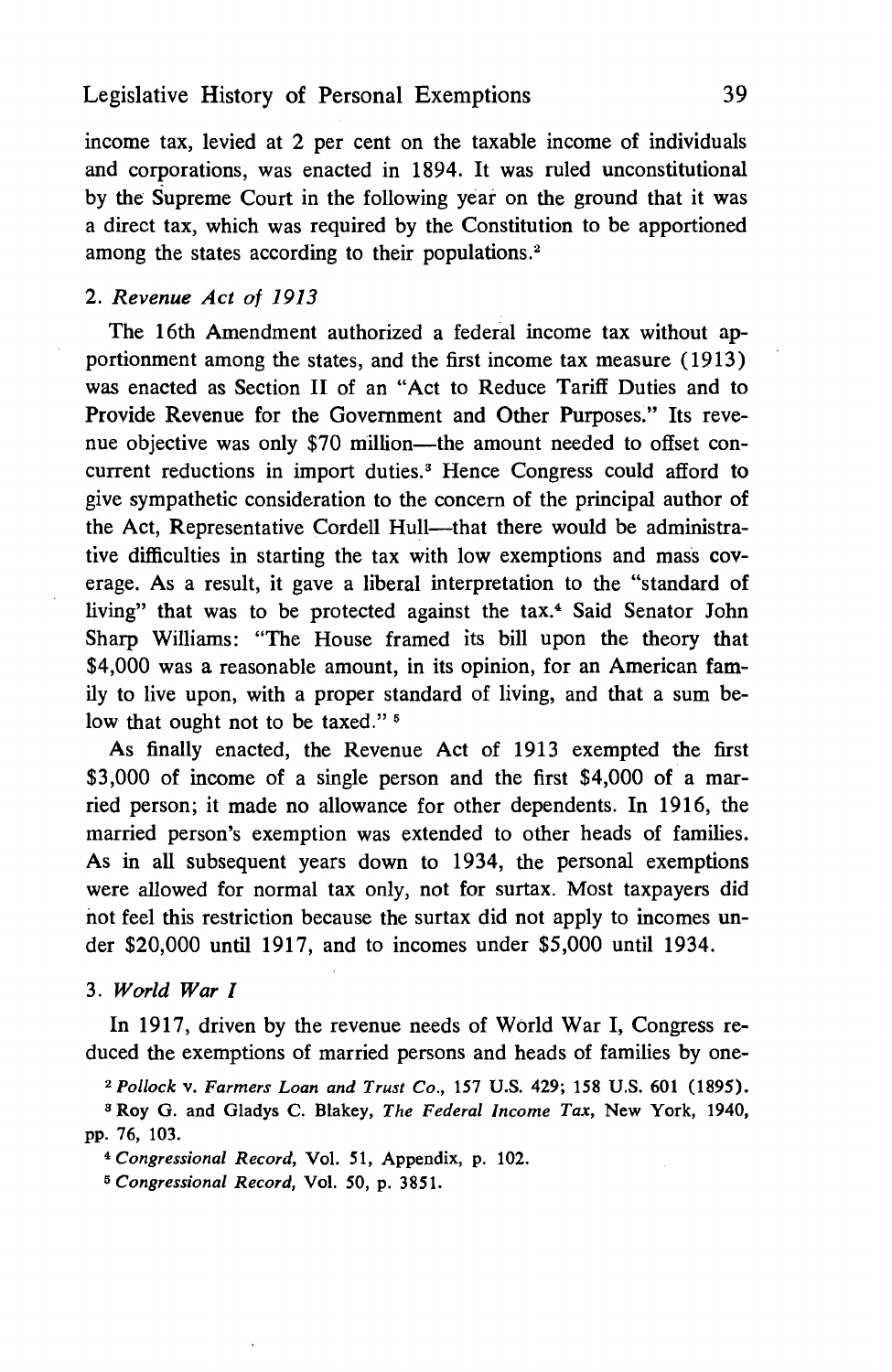half, and of single persons, by two-thirds—to \$2,000 and \$1,000, respectively. The impact of this sharp drop was somewhat softened by the introduction of an exemption, then termed a credit, of \$200 for each dependent against the income otherwise subject to normal tax.

# 4. The 1920's

With the beginning of an eleven-year period of budget surpluses in 1920, increases in the level of the personal exemptions competed with other forms of tax reduction for the favor of Congress. In 1921, Congress raised the exemptions for married couples (and for heads of families) from \$2,000 to \$2,500 for those with net incomes not in excess of \$5,000, and increased the credit for each dependent from \$200 to \$400. At the same time it reduced normal tax rates and the maximum surtax rates.

In 1924, as budget surpluses continued, Congress made extensive reductions in income tax rates. A credit for earned income of 25 per cent of the normal tax on such income was introduced, but changes in the personal exemptions proper were limited to adding \$500 to the \$2,000 exemption of married couples with net incomes in excess of \$5,000, thereby bringing up their exemption to the same level as that for taxpayers with incomes of \$5,000 or less. In the Revenue Act of 1926, applicable to 1925, Congress raised the personal exemptions from \$2,500 to \$3,500 for married couples and heads of families and from \$1,000 to \$1,500 for single persons. These levels were retained until 1932. Normal taxes and surtaxes were also reduced in 1926, the maximum surtax rate being cut in half, to 20 per cent.

#### 5. The Great Depression

In 1932, near the bottom of the Great Depression, Congress reacted to the budgetary deficits in orthodox fashion by seeking increased nues. The personal exemptions were reduced to \$2,500 and \$1,000 for married and single taxpayers, respectively, and sharp increases were made in normal and surtax rates. The exemption levels established in 1932 remained in effect for eight years.

#### 6. World War II

In 1940, to. help finance the greatly enlarged expenditures for national defense that were stimulated by the outbreak of World War II, Congress lowered the personal exemptions to \$2,000 and \$800. In 1941, defense needs were even greater, and the exemptions were reduced to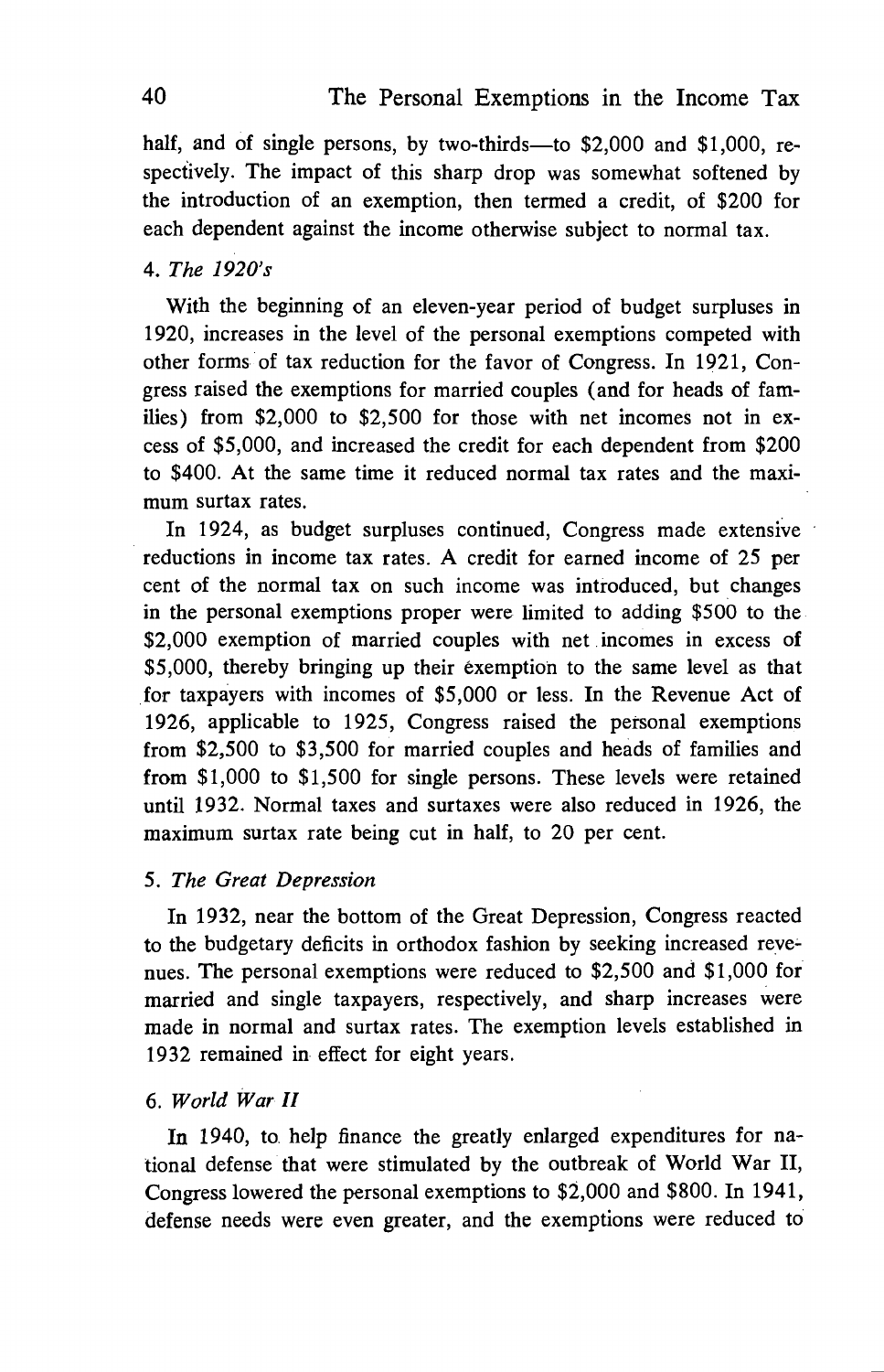\$1,500 and \$750. In 1942, following America's entrance into World War II, they were lowered further to \$1,200 and \$500, and the credit for each dependent was cut from \$400 to \$350. For 1943 the regular income tax was supplemented by a flat rate tax of 5 per cent on what was specially defined as Victory Tax net income. For this purpose, each taxpayer was allowed a specific exemption of \$624 plus a credit of 25 per cent of the tax for a single person, 40 per cent for a married person, and 2 per cent for each dependent, subject to the limitation that the tax credit could not exceed \$100 for each dependent or \$500 for any other one person. For a joint return, the specific exemption of \$624 was enlarged by the spouse's income up to \$624. Victory Tax revenues totaled \$2.3 billion, and those of the regular individual income tax \$12 billion. In 1944 and 1945, no exemptions for spouses or dependents were allowed for purposes of the normal tax.°

#### THE PER CAPITA SYSTEM

The present system of uniform per capita exemptions was initiated in 1944 as part of a program to overhaul income tax administration. The growth in the number of taxable individual returns from 3.9 million in 1939 to more than 40 million in 1943 had created strong pressure for simplified administrative procedures. The adoption of a flat \$500 exemption for each person covered by an income tax return, whether husband, wife, single person, or dependent, was believed to facilitate the construction of simple tax tables for the use of taxpayers with incomes under \$5,000 and of employers. Actually, the uniform per capita exemption was not established in full until 1946. In 1944 and 1945 it was made applicable only to the surtaxes, which began at 20 per cent of the first \$2,000 of surtax net income; it was not applicable to the 3 per cent normal tax. For the latter, as previously noted, no allowance was made for dependents in 1944 and 1945: the taxpayer was allowed a flat exemption of \$500, except that if he filed a joint return, the exemption was enlarged by the amount of his spouse's income up to \$500.

By raising the surtax exemption for each dependent from \$350 to \$500, while reducing the surtax exemption of a married couple from

<sup>6</sup> Except that on a joint return a taxpayer's exemption was enlarged by the amount of his spouse's income up to \$500.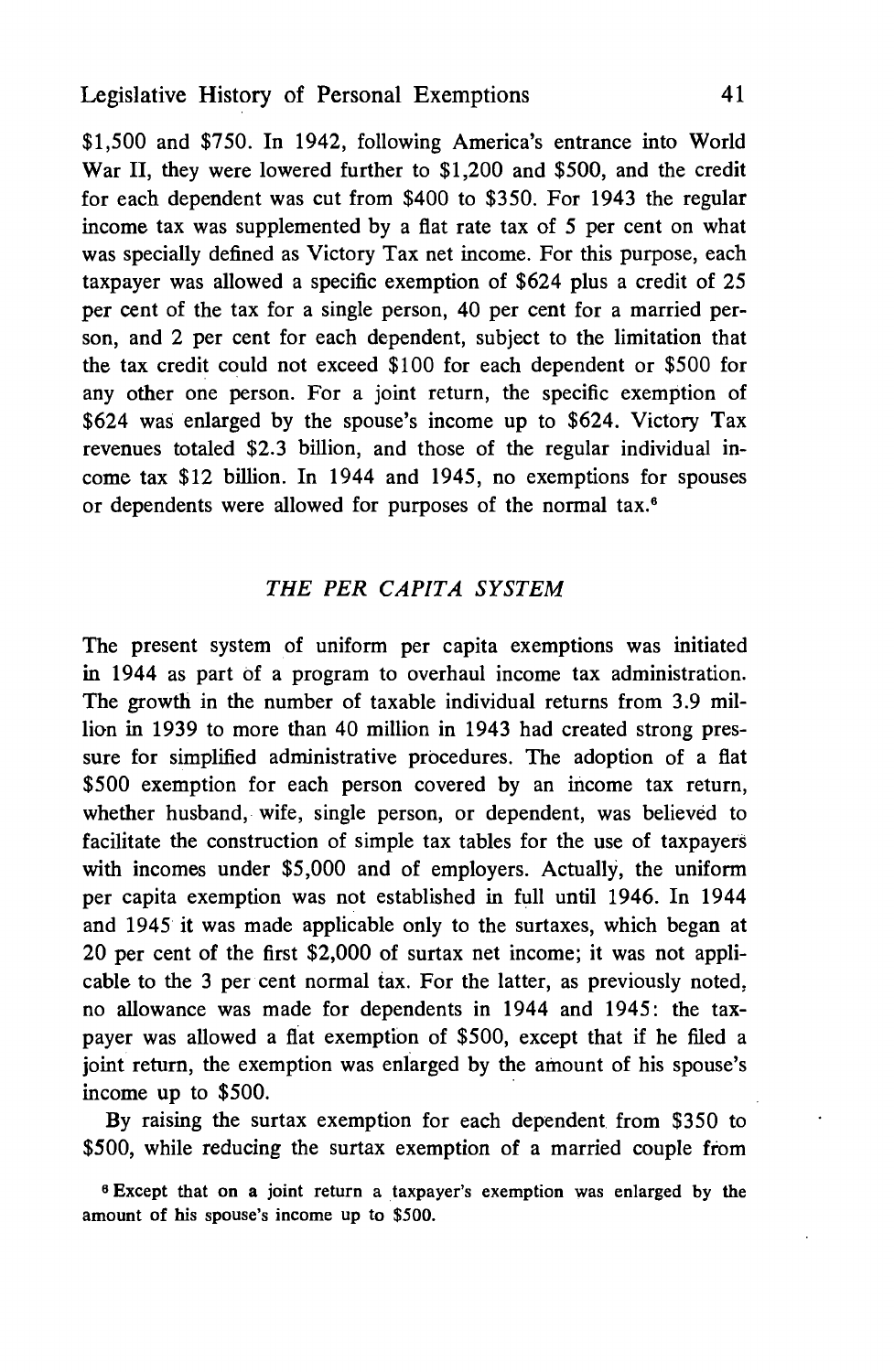\$1,200 to \$1,000, as well as by removing the requirement that a dependent be under 18 years of age or incapable of self-support, the 1944 Act was expected to impose a "lesser burden on the taxpayers with a large family and a greater burden on the taxpayers with a smaller family."<sup>7</sup> That this purpose was abundantly realized is indicated by a comparison of the exemption figures for 1943 and 1944. The exemptions allowed for dependents rose from \$11.5 billion to \$20.0 billion, while total personal exemptions rose by only \$4.3 billion (Table 17).

The 1944 Act also included other notable changes: the adjusted gross income concept, which, by distinguishing nearly all business deductions from nonbusiness deductions, approximated net income in an economic sense, was adopted; the tax credit for earned income was eliminated; a generally applicable optional standard deduction was provided; the withholding system for the current collection from employers of tax liabilities of employees on wages and salaries was greatly expanded; and a current payment system for other kinds of income was established.

## EXEMPTION INCREASE A BIG PART OF THE 1948 TAX CUTS

The \$500 per capita exemption level, adopted for the surtax in 1944 and extended to the normal tax in 1946, remained in effect until 1948, a year in which a budget surplus of \$8.4 billion prompted Congress to enact tax reductions estimated at \$5 billion. Somewhat more than 40 per cent of the aggregate reduction was produced by enlarging the personal exemptions.<sup>8</sup> To provide "relief from the present high cost of living," the per capita exemption was raised to \$600, and an additional exemption of the same amount was provided for age  $(65 \text{ and over})$ and for blindness.9 The optional standard deduction was also liberalized, with the equivalent effect of further enlarging the exemptions for most taxpayers. This was done by raising the maximum standard deduction from \$500 per return to \$1,000 for both single persons and for mar-

<sup>7</sup> House Ways & Means Committee Report No. 1365, 78th Congress, 2nd Session, p. 5.

<sup>8</sup> Annual Report of the Secretary of the Treasury, 1948, p. 53.

<sup>9</sup> House Ways & Means Committee Report No. 1274, 80th Congress, 2nd Session, p. 3. The new  $$600$  exemption for the blind replaced a special  $$500$  deduction introduced in 1943.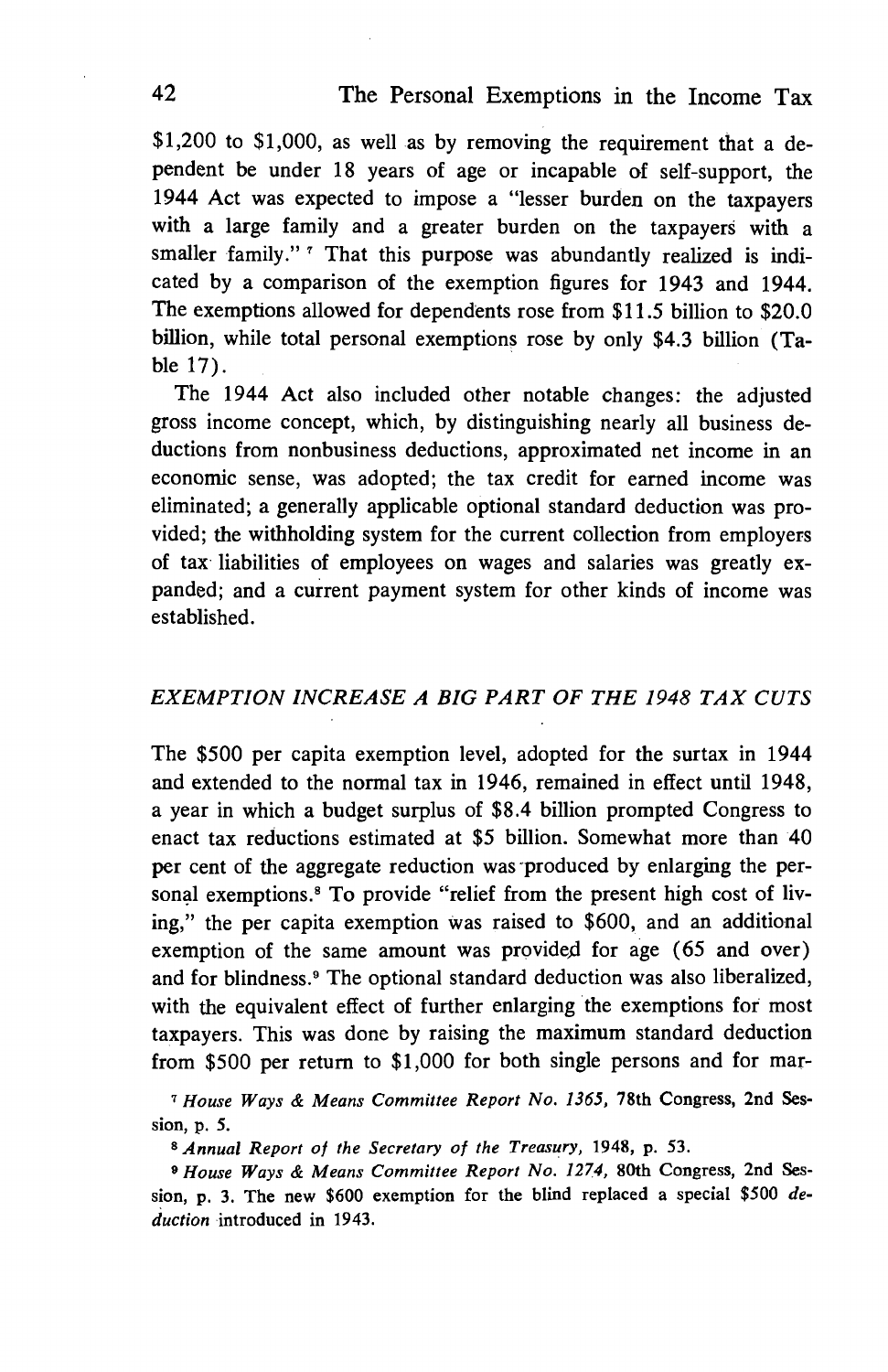# Legislative History of Personal Exemptions 43

ried couples filing joint returns (the limit of \$500 was retained for separate returns of married couples), and the previous ceiling of 10 per cent of adjusted gross income was retained for all returns. Substantial additional cuts were made in the effeëtive tax rates by lowering all bracket rates, and by allowing married couples ffling joint returns to compute their tax liability as if their combined incomes were divided equally between the spouses. Income-splitting doubled the maximum amount of a married couple's income that was taxable at the first bracket tax rate and at each higher bracket rate. It therefore reduced the degree of progression of effective tax rates. Changes made in the rates and other provisions of the estate and gift taxes reduced their revenue yield by an estimated \$250 million a year.

#### INCOME-SPLITTING FOR MARRIED COUPLES

Although responsible for less than one-sixth of the tax cuts made in  $1948<sup>10</sup>$  the provision of income-splitting for married couples merits special attention here because it introduced a basic change in the treatment of family income and because the form in which it was adopted provided more favorable tax treatment for married couples than for single persons. Whereas the personal exemptions were the sole means whereby differences in marital status had been previously recognized, income-splitting now introduced differences in effective tax rates as between married and single persons that far outweighed the effects of the personal exemptions for taxpayers in the upper income groups.

Unlike the situation in Great Britain, where the separate incomes of spouses have always been taxed as one, married couples in the United States have had the option of reporting and being taxed on their individual incomes either jointly or separately. Separate returns offered tax economies if a portion of the combined income was thereby prevented from falling into a higher tax bracket. While offering no tax advantage to a couple whose combined income fell wholly within the first bracket, separate returns offered increasingly substantial tax savings to those with larger incomes.

<sup>10</sup> On a basis measured by the estimated annual loss of revenue, and assuming personal income at \$200 billion (the Department 'of Commerce estimate for 1948 was \$208.7 billion); see Annual Report of the Secretary of the Treasury, 1948, p. 53.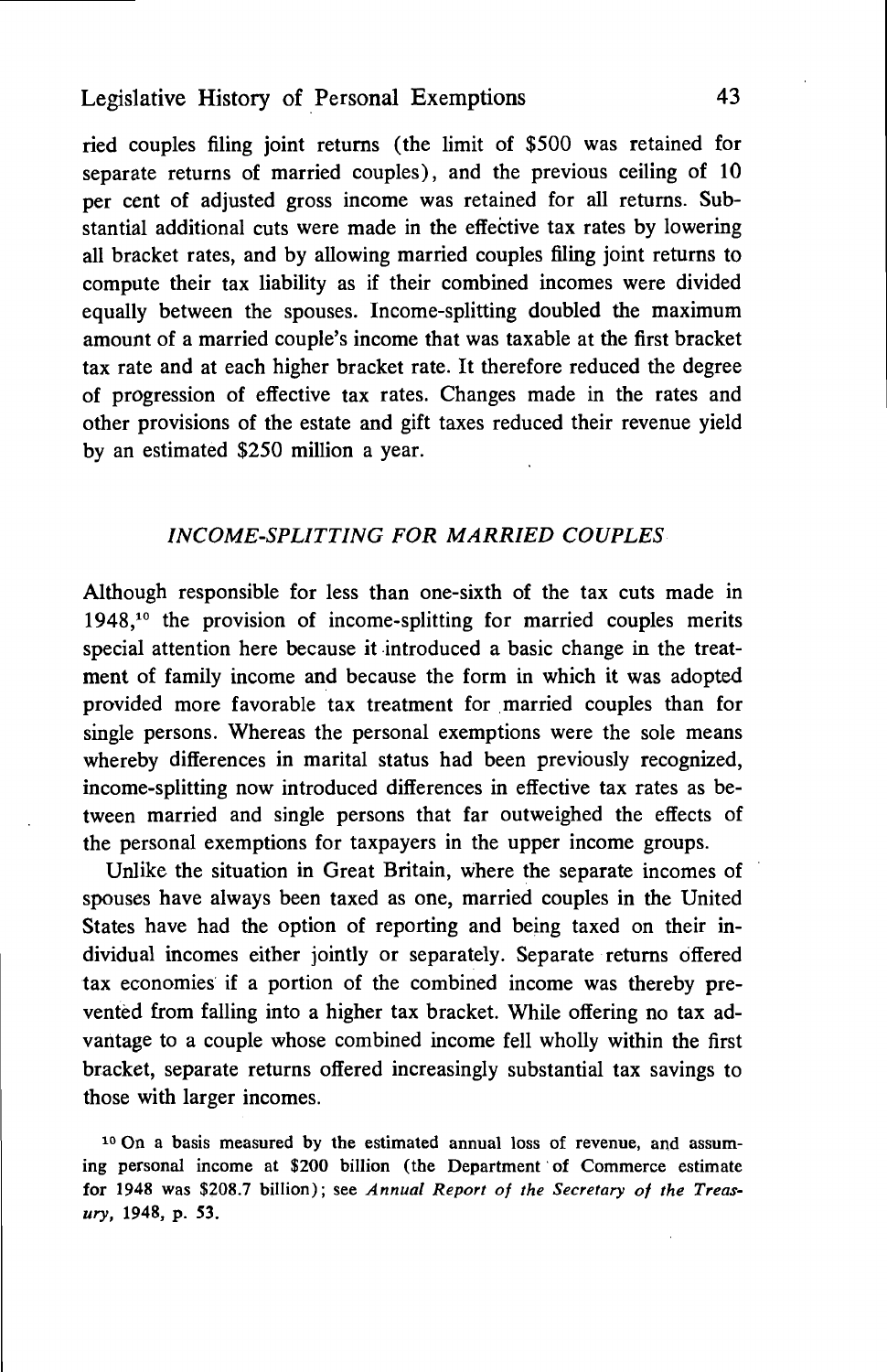Prior to the changes made by the Revenue Act of 1948, each spouse could report separately only the income legally attributable to him. This created inequalities in the tax treatment of many married couples with equal combined money incomes. Couples living in states with community-property laws, under which all or a part of a couple's income is legally regarded as divided equally between the spouses, were automatically enabled to divide at least a portion of their incomes for income tax purposes. In other states, couples with income from securities and other property, including partnership interests in business enterprises, could do so to the extent that the legal ownership of the income-yielding properties was divided between the spouses. But income earned by either spouse from personal services could not be. legally attributed to the other except in community-property states.

The sharp rise in tax rates brought about by World War II increased the tax advantage enjoyed by married couples in the middle and upper income groups who could lawfully divide their incomes for tax purposes over those who could not. Between 1945 and 1947, five states— Oklahoma, Oregon, Nebraska, Pennsylvania and Michigan—newly adopted community-property laws.11 Added to the eight original states whose community-property laws antedated the 16th Amendment—Louisiana, California, Texas, New Mexico, Arizona, Idaho, Nevada, Washington—the new adoptions brought nearly one-third of the population of the continental United States under. community-property law. It seemed only a question of time before many other states would be moved to take the same action to enable their married citizens automatically to split income for purposes of the federal income tax. Congress adopted optional income-splitting for all as a means both of meeting this problem and of reducing the effective level and rate of progression of tax rates for married taxpayers with incomes above \$2,000.

Unlike mandatory joint returns which, in the absence of offsetting rate adjustments would increase taxes for many and reduce them for none, the equal division of income between spouses for the purpose of income tax assessment reduces taxes substantially for many and raises them for none—assuming an unchanged rate schedule.

As incorporated in the Revenue Act of 1948 and subsequent revi-

<sup>11</sup> Pennsylvania's law was declared unconstitutional by its Supreme Court in November 1947; the other four states repealed their community-property laws soon after the passage of the Revenue Act of 1948.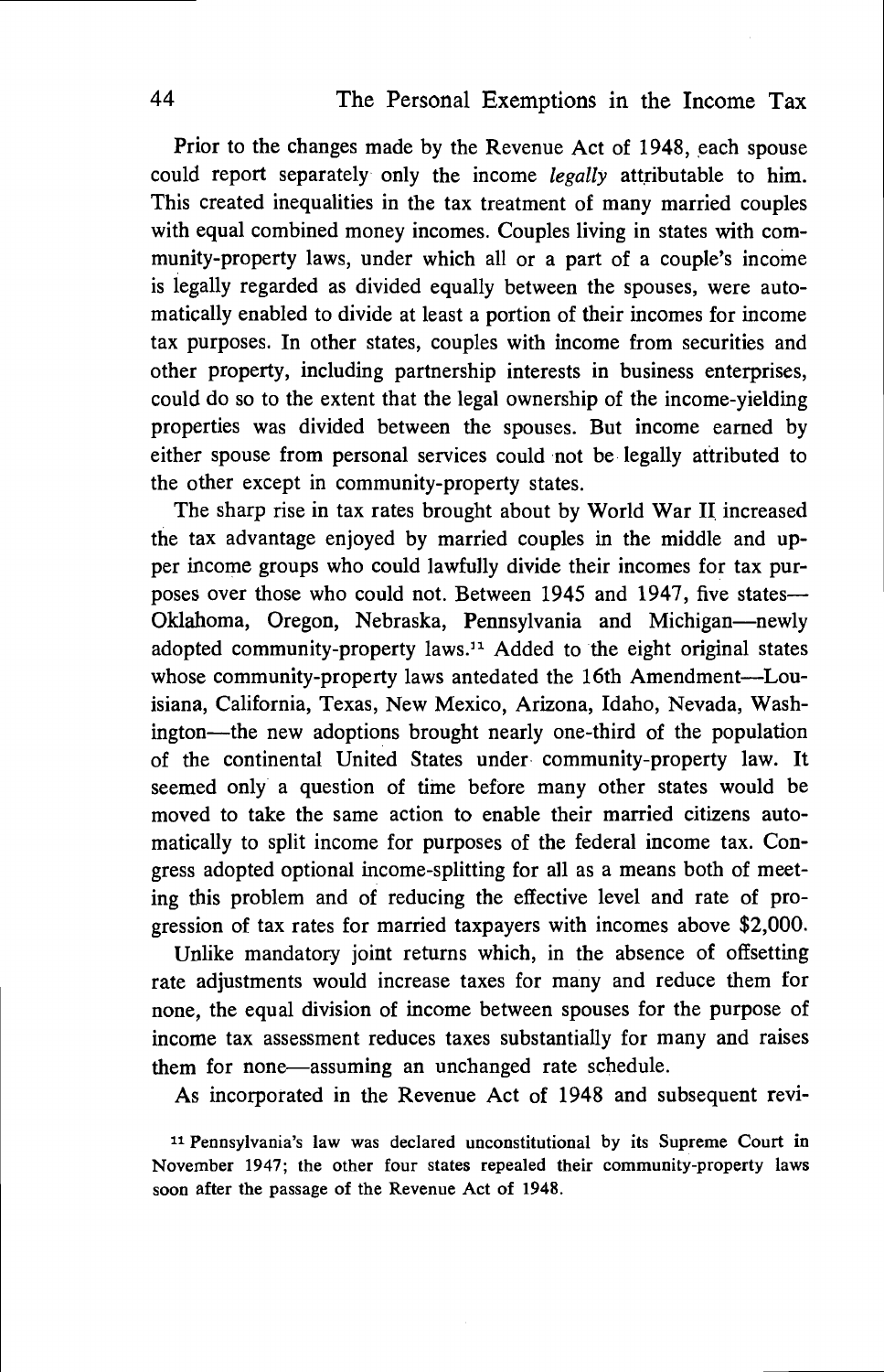sions, the split-income provision retains the right of husbands and wives to file separate or joint returns, but permits automatic income-splitting. only to those who file joint returns. Since an equal division of income between the spouses usually minimizes tax liability, the provision elimmated nearly all incentives for separate returns except those made for reasons other than tax economy.<sup>12</sup> Whereas separate returns of married couples had constituted more than 18 per cent of all taxable returns in 1946, they had fallen to 4.2 per cent by 1965.

By permitting married couples filing joint returns to calculate their tax liability as if only one-half of their income was earned by each spouse, Congress went farther in two respects than the mere elimination of inequalities in the tax treatment of various married couples: (1) it materially zeduced the degree of progressivity of the effective tax rate structure, and (2) it materially changed the relative tax treatment of single individuals and married couples. The effective tax rate brackets for couples filing joint returns became twice as wide as before and twice as wide as those for single individuals, viz.: the first bracket rate' of 20 per cent became applicable to the first \$4,000 instead of the first \$2,000 of taxable income on joint returns, the second bracket rate of 22 per cent to the income between \$4,000 and \$8,000, instead of from \$2,000 to \$4,000, etc. Since joint returns accounted for about 70 per cent of the total adjusted gross income on taxable returns, in 1948 (and nearly 80 per cent in 1965), to a considerable degree the effect of the split-income provision was to reduce tax liabilities for married members of the middle and upper income groups and to reduce the degree of progressivity of the effective tax rate structure.

This effect was at the, heart of much of the controversy that pre-

 $\cdot$  <sup>12</sup> The principal situation in which separate returns may still offer a tax advantage is one in which the spouses have approximately equal incomes and each has an excess of capital losses over capital gains. In such cases, separate returns will enable each spouse to offset up to \$1,000 of net capital loss against ordinary income—a combined offset twice as large as would be possible on joint return. Another situation is one in which the *disallowed* portion of medical expenses—3 per cent of adjusted gross income—would be sufficiently larger with a joint than with separate returns to more than offset the saving in taxes from the lower marginal bracket rate that might be applicable to the joint return. Several other but rarer circumstances in which separate returns may reduce the aggregate tax liability of husband and wife are cited in Stanley S. Surrey and William C. Warren, Federal Income Taxation, Brooklyn, N.Y., 1955, p. 898, footnote 47.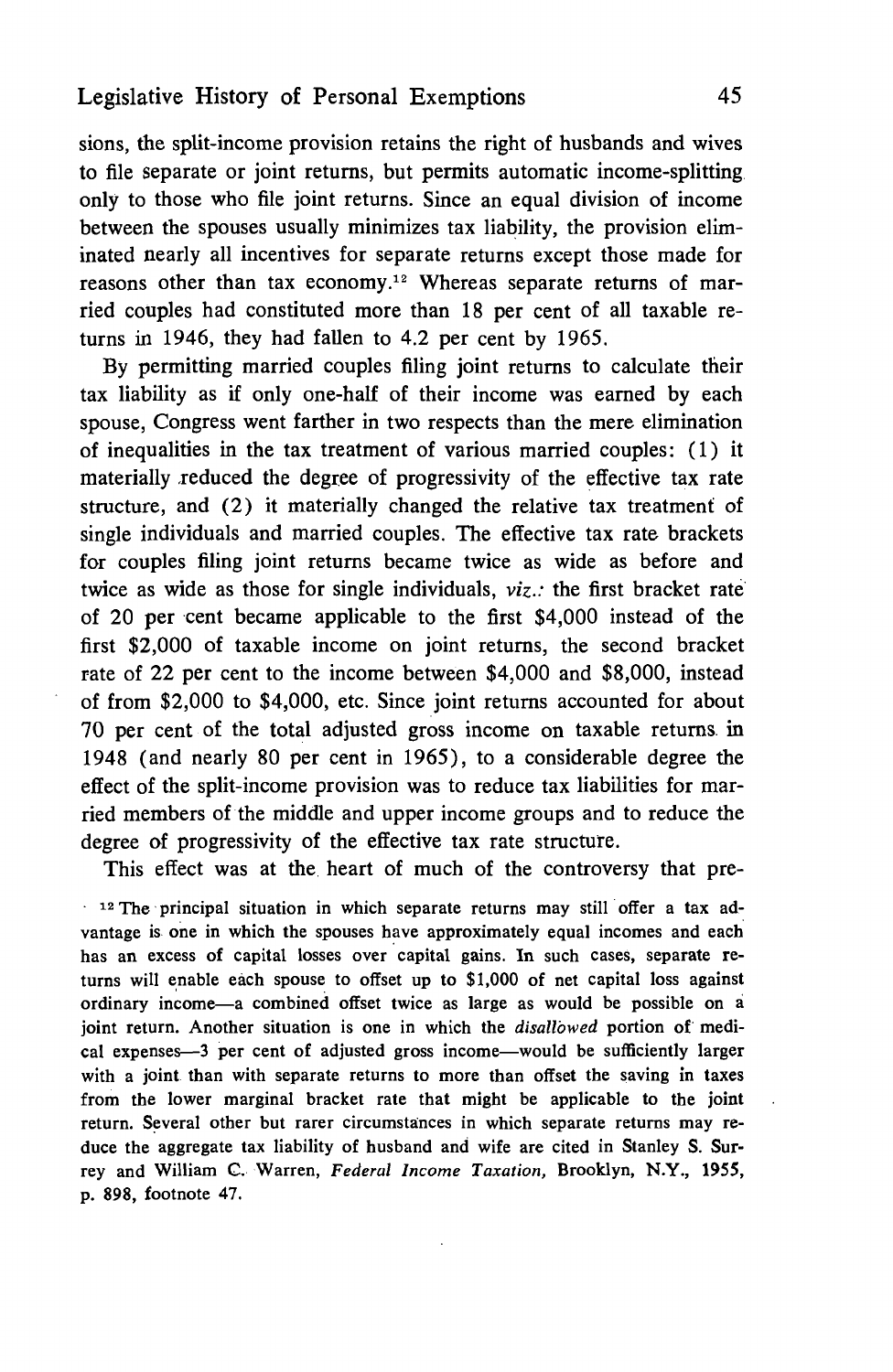ceded and, for a time, followed the change. But the intention of Congress to reduce the level and degree of progression of income tax rates, whether by this or other means, was clear and pronounced; it was demonstrated by other parts of the Revenue Act of 1948, which included reductions in all the bracket rates and a 20 per cent increase in the per capita personal exemptions. The aggregate cuts in the effective tax rates for joint returns were substantial, particularly in the middle and upper brackets, though they accomplished only a partial retracement of the sharp wartime increases that had taken place since 1939 (see Chart 1 and Table 6); the cuts for single persons were much less marked. With nearly 80 per cent of all adjusted gross income on taxable returns now reported on joint returns, it is reasonable to suppose that the joint-return rate schedule is closer than the single-person rate schedule to the rates that would now be imposed by Congress if the split-income provision did not exist.

The great majority of married couples did not benefit at all or benefited little from income-splitting at first because their combined taxable incomes fell entirely within the first, or between the first and second, brackets. With the division of the previous first bracket into four separate ones by the Revenue Act of 1964, the tax benefits of incomesplitting were extended to all joint returns reporting taxable incomes of more than \$500. At the same time, the general cuts in bracket rates in that Act shrank the absolute tax-reducing value of income-splitting for middle and upper income groups, though leaving the value substantiaL Whereas the maximum difference between the tax on a married couple and a single person under the rates in force between 1954 and 1963 was \$25,180, reached at a taxable income of \$400,000, the maximum under the 1965 rates is \$14,510, reached at a taxable income of \$200,000.

The reasonableness of an income-splitting provision that creates such a wide difference between the effective tax rates applicable to married couples and those applicable to single persons with equal taxable incomes is disputed by scholars, though there appears to be little dispute among legislators. This differential treatment was not essential to the removal of the main tax incentives for filing separate returns by spouses; that could have been accomplished by any rate schedule with tax brackets one-half as wide for separate as for joint returns of married couples.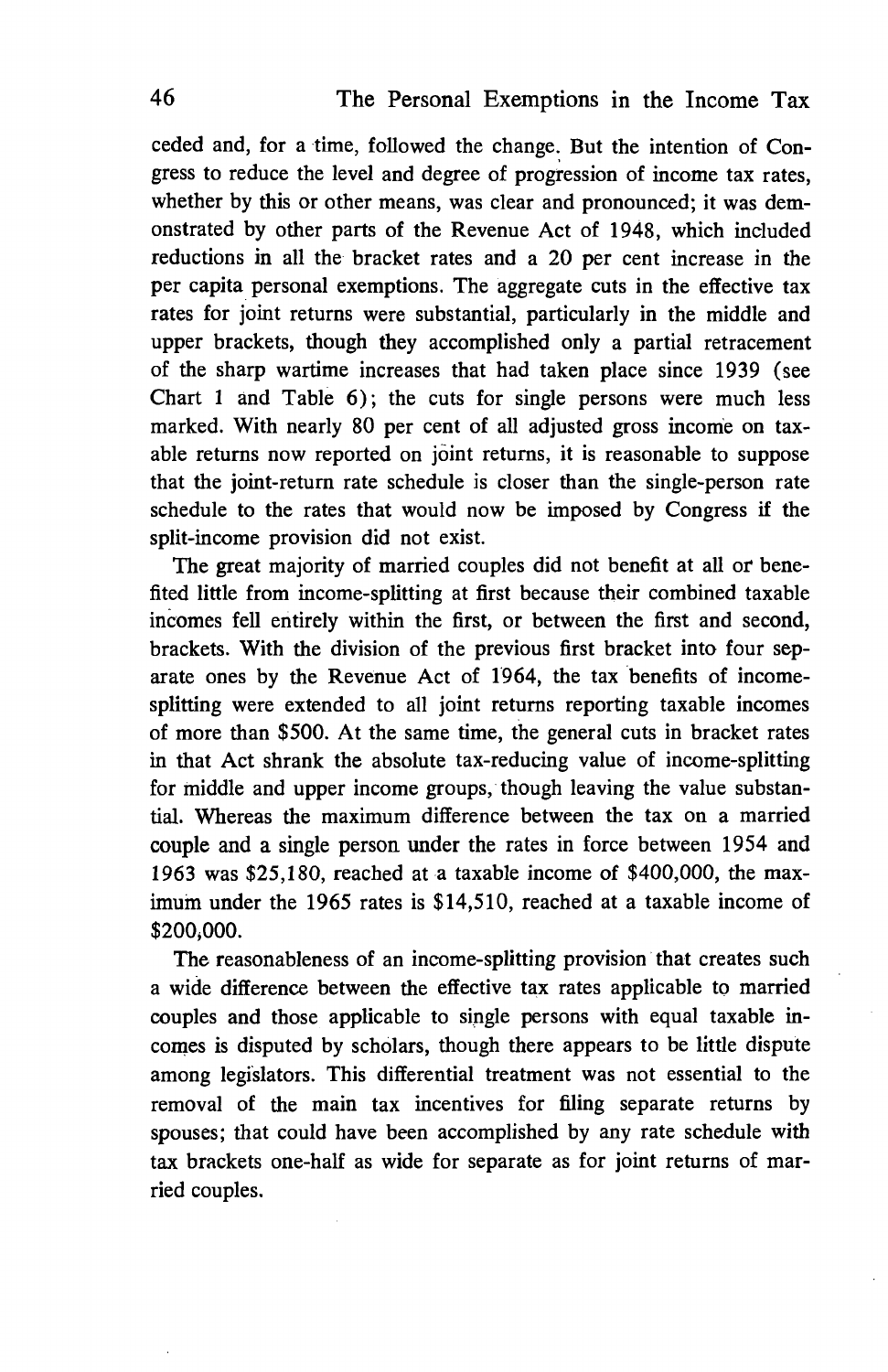#### CHART 1

Level and Progression of Effective Tax Rates Resulting from. 1948 Income Tax Changes Compared with 1939 and 1947: Single Persons' and Married Couples' Tax Liability as a Percentage of Net Income (adjusted gross income less nonbusiness deductions)



SouRcE: Table 6.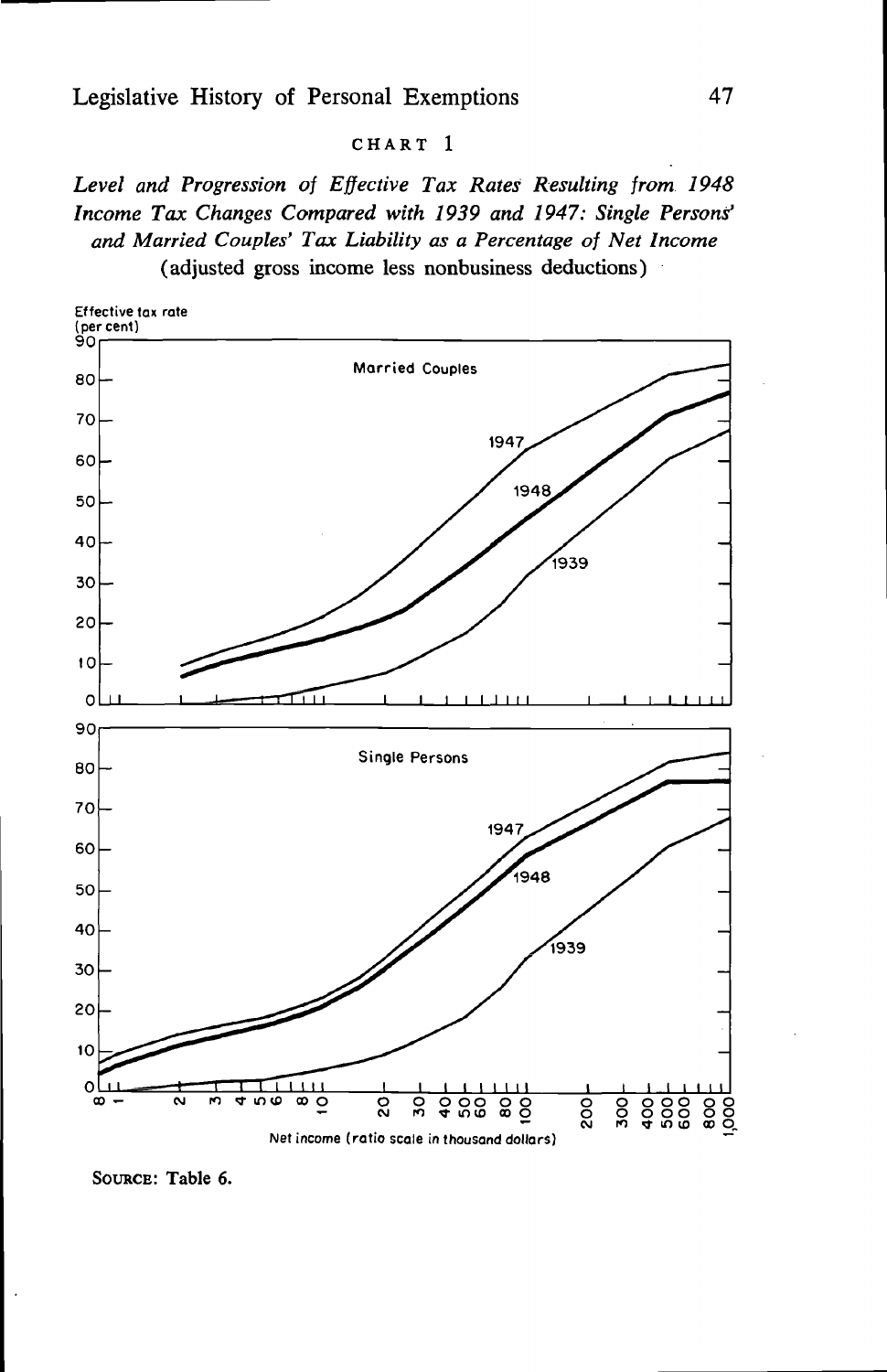| Income    | Married Couples |      |      | Single Persons |      |      |
|-----------|-----------------|------|------|----------------|------|------|
|           | 1939            | 1947 | 1948 | 1939           | 1947 | 1948 |
| \$<br>525 |                 |      |      |                | 0.9  |      |
| 600       |                 |      |      |                | 3.2  |      |
| 800       |                 |      |      |                | 7.1  | 4.2  |
| 900       |                 |      |      |                | 8.4  | 5.5  |
| 1,000     |                 |      |      |                | 9.5  | 6.6  |
| 2,000     |                 | 9.5  | 6.6  | 1.6            | 14.3 | 11.6 |
| 2,500     |                 | 11.4 | 8.6  |                |      |      |
| 3,000     | 0.3             | 12.7 | 10.0 | 2.3            | 16.2 | 13.6 |
| 5,000     | 1.6             | 16.0 | 12.6 | 2.8            | 18.4 | 16.2 |
| 6,000     | 1.9             | 17.4 | 13.6 | 3.6            | 19.5 | 17.3 |
| 8,000     | 3.1             | 19.7 | 15.1 | 4.7            | 21.5 | 19.3 |
| 10,000    | 4.2             | 21.9 | 16.2 | 5.6            | 23.5 | 21.2 |
| 15,000    | 6.2             | 27.0 | 18.9 | 7.4            | 28.5 | 26.0 |
| 20,000    | 7.9             | 32.0 | 21.2 | 9.2            | 33.2 | 30.4 |
| 25,000    | 10.0            | 36.3 | 23.5 | 11.2           | 37.5 | 34.4 |
| 50,000    | 17.7            | 49.6 | 34.4 | 18.7           | 50.3 | 46.4 |
| 75,000    | 25.0            | 57.5 | 41.4 | 26.0           | 58.0 | 53.6 |
| 100,000   | 32.5            | 63.1 | 46.4 | 33.4           | 63.5 | 58.8 |
| 500,000   | 60.8            | 81.5 | 71.9 | 61.0           | 81.6 | 77.0 |
| 1,000,000 | 67.9            | 84.0 | 77.0 | 68.0           | 84.0 | 77.0 |
| 5,000,000 | 75.8            | 85.5 | 77.0 | 75.8           | 85.5 | 77.0 |

TABLE 6 Tax Liability as a Percentage of Selected Net Incomes, Single Persons and Married Couples Without Dependents, 1939, 1947, and 1948

SOURCE: Annual Report of the Secretary of the Treasury, 1950.

As it stands, the income-splitting provision presents aggravated problems in the cases of single persons with dependents.<sup>13</sup> Congress made concessions for a limited category of such single persons, called "heads of households," in 1951 by giving them a separate rate schedule incorporating approximately one-half the benefits of income-splitting. In 1954, widows and widowers with dependent children were given the same rate status as married couples for two years after the death of the spouse, and the heads-of-household category was enlarged to include single persons who support one or more parents in

<sup>13</sup> See Joseph A. Pechman, "Income-Splitting," Tax Revision Compendium, Committee on Ways and Means, Washington, 1959, pp. 474—486.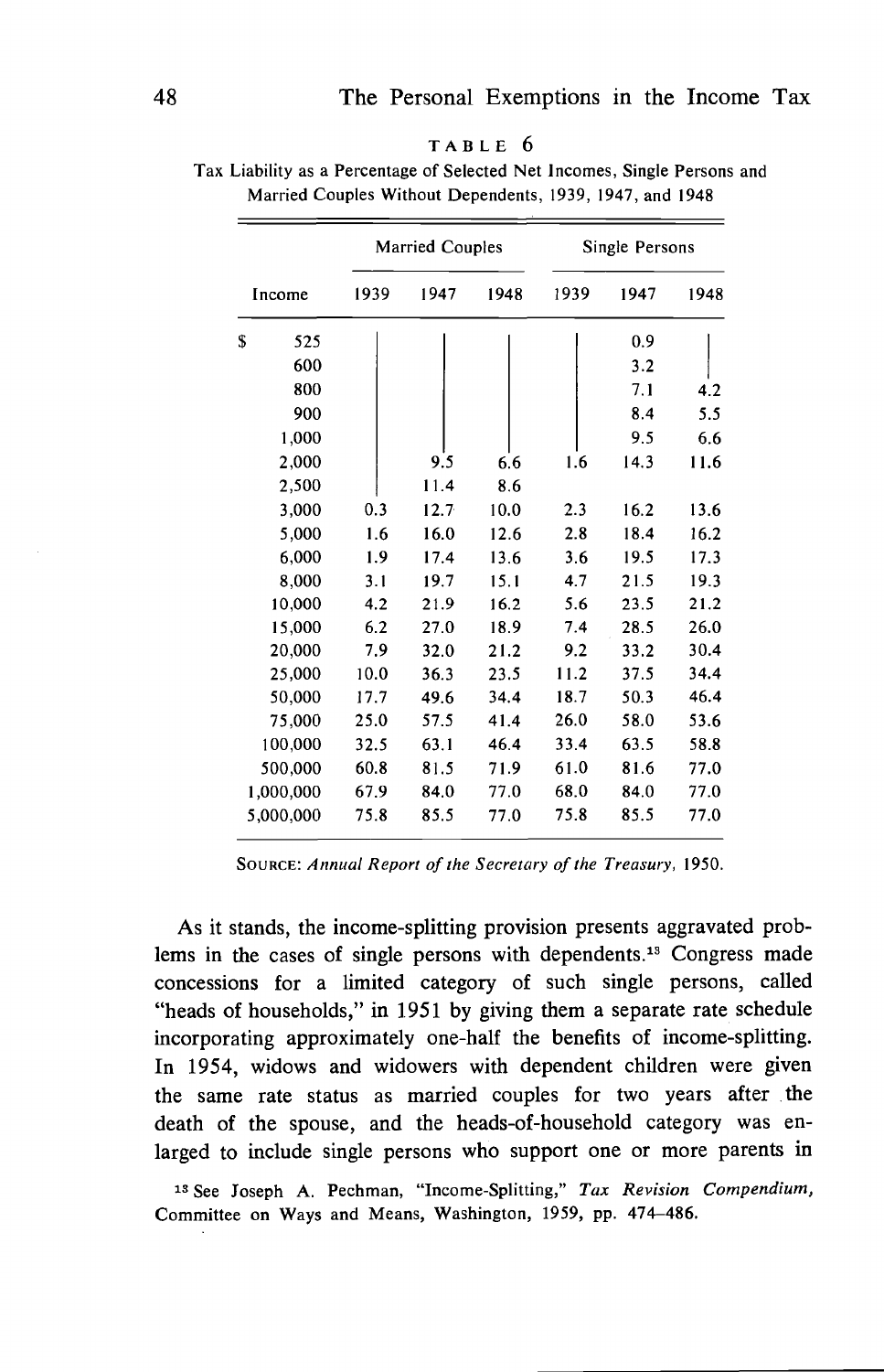a separate home. These concessions do nothing, however, for other gle persons who contribute to the support of dependents. Even where there are no dependents, the question remains whether the rate differences between single persons and married couples are not too great. It may be noted that no change in income-splitting would be needed to ease the relative tax treatment of single persons if Congress should decide to do so. As Pechman has pointed out, a separate rate schedule could be established for single persons containing rates or brackets more favorable to them in any desired degree than the present ones, just as a separate rate schedule now exists for heads of households.14

# DEFEAT OF TAX CREDITS AS SUBSTITUTE FOR THE **EXEMPTIONS**

The tax reductions of 1948 were strongly opposed by President. Truman and Secretary of the Treasury Snyder on the ground that a balanced budget with a surplus for debt reduction was needed to combat the then—prevailing inflationary pressures. Asserting that "the \$500 per capita exemption system would endanger the health and living standards of large segments of the population if retained for many years," the Administration proposed the addition of a \$40 per capita tax credit, instead of an increase in the exemptions, as a means of giving immediate relief to the lower income groups, and proposed to recoup the resulting loss in revenue by an increase in taxes on corporate profits.<sup>15</sup> It was estimated that the \$40 tax credit, together with the \$500 personal exemption would be the equivalent of more than a \$700 per capita exemption at the bottom of the income scale, and would concentrate 93 per cent of the resulting income tax reduction among individuals with incomes under \$5,000.16 About 13.3 million of the 52.1 million taxpayers would have been altogether freed from tax, it was estimated.

The tax credit would have had the same absolute tax-reducing value

14 Ibid., pp. 485—486.

<sup>15</sup> Annual Report of the Secretary of the Treasury, 1948, pp. 50 ff., and Statements of the Secretary of the Treasury Snyder before the House Ways and Means Committee and the Senate Finance Committee on H.R. 4790, reproduced as Exhibits 27 and 28, respectively, in this Annual Report.

16 Annual Report of the Secretary of the Treasury, 1948, pp. 302, 319.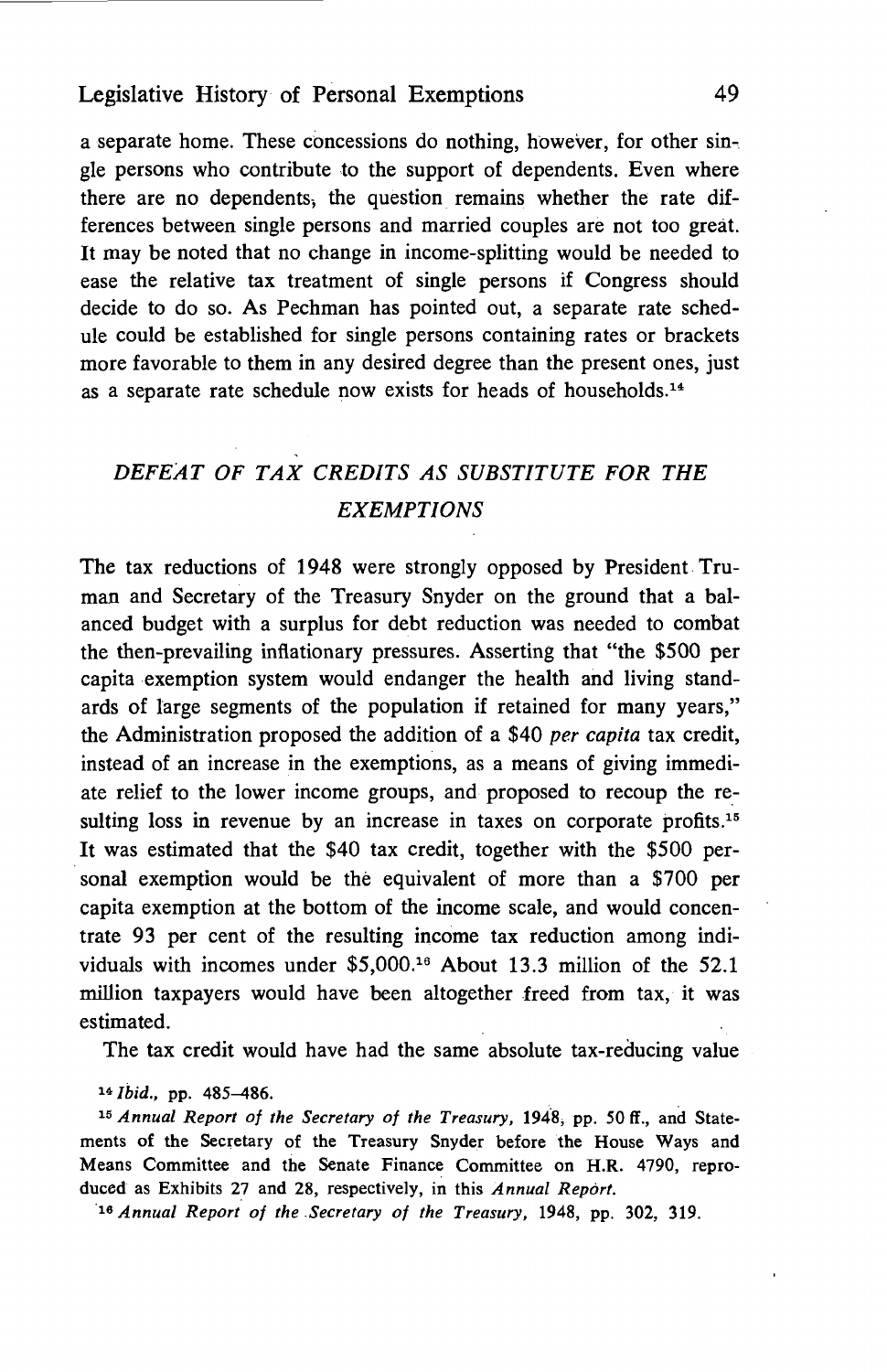

#### Personal Exemptions in Federal Individual Income Tax, 1913—66



NoTE: For periods indicated, personal and dependent exemptions have applied as follows:

1913—34: Exemptions for normal tax only (surtax began at specified amounts of net income).

1934—43: Exemptions for both normal tax and surtax (1934—40 surtax began at \$4,000 of surtax net income).

1944—45: Exemptions of \$500 per capita for surtax only; for normal tax, the taxpayer was allowed a flat \$500 exemption plus his spouse's income up to \$500 if joint return filed.

(Note continued on page 51.)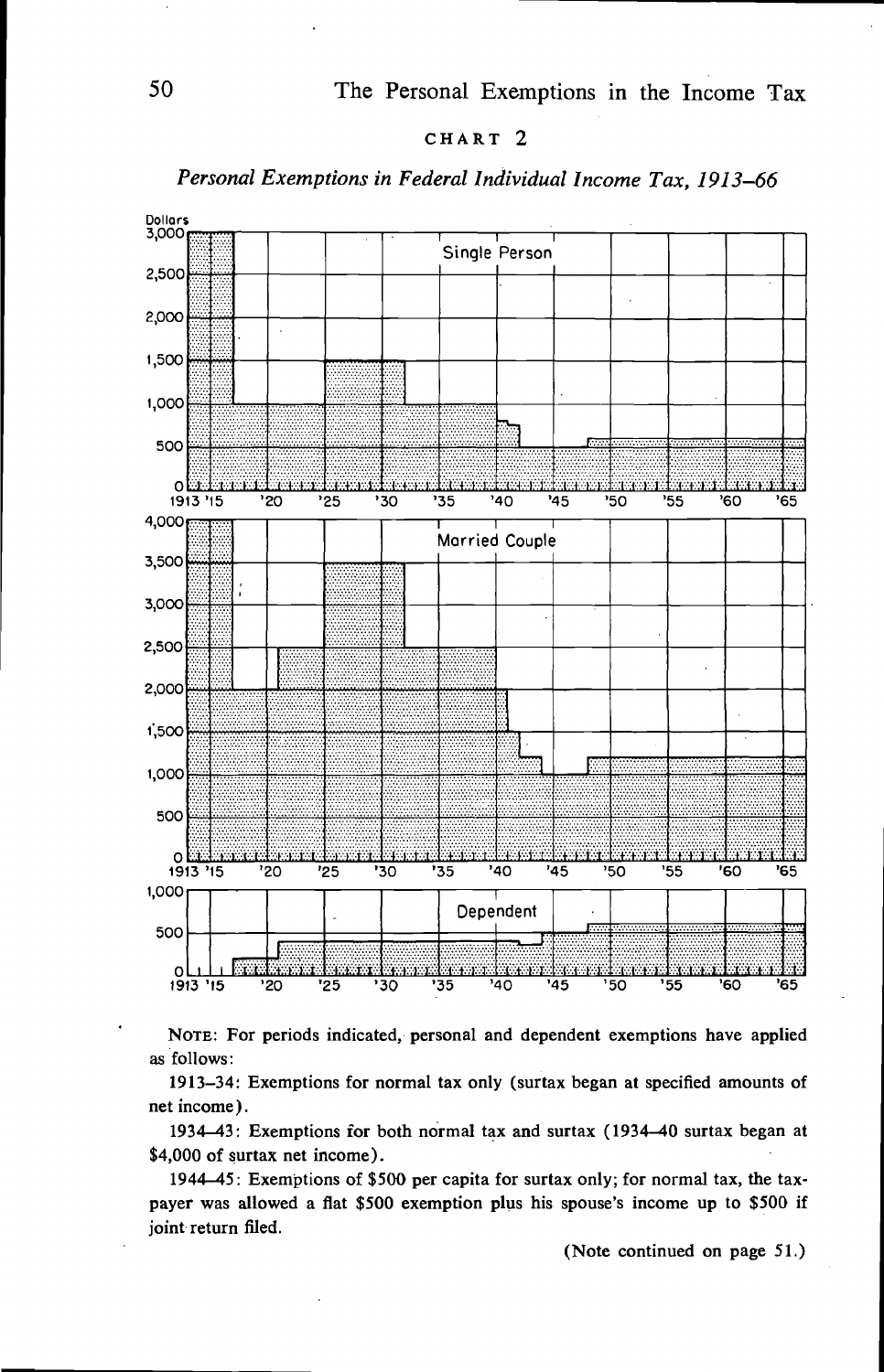#### Legislative History of Personal Exemptions 51

to the remaining taxpayers with larger incomes as to those with smaller incomes and the same number of exemptions: married couples with two children, for example, would have received the same tax credit of \$160 regardless of the size of their of \$100 in per capita exemptions, on the other hand, had a tax-reducing value that varied with the highest bracket rate of the taxpayer, ing worth \$50 multiplied by the number of his. exemptions to a man in the 50 per cent bracket, and \$20 multiplied by the number of his exemptions to a man in the 20 per cent bracket. The Revenue Act of 1948 was passed over the President's veto.

# CHANGES IN EXEMPTION LEVELS RELATED TO BUDGET SURPLUSES AND DEFICITS

A conspectus of the levels of the personal exemptions since 1913 is given in Chart 2 and Tables 7 and 8. Two high plateaus stand out: 1913—16 and 1925—31.. In the first of these periods, a married couple. with or without dependents could have an adjusted gross income as high as \$4,210, and a single person \$3,157, without liability for income tax (Table 8). In the second, the levels of adjusted gross income that could be reached without liability for income tax were \$4,526 for married couples with two dependents, \$3,684 for married couples without dependents, and \$1,578 for single persons. An abrupt decline from the first plateau was occasioned by World War I, and a more gradual descent from the second, by the Great Depression and World War II. World War I brought these figures down to \$2,526 for married couples with two dependents, \$2,105 for married couples without dependents, and \$1,052 for single persons. The Great Depression and World War II brought them down to a low of \$2,222 for married couples with two dependents, \$1,111 for married couples without dependents, and \$556 for single persons. And just as each reduction in the level of the exemptions for single persons and married couples was occa-

<sup>1946—47:</sup> Exemptions of \$500 per capita for both normal tax and surtax.

<sup>1948—65:</sup> Exemptions of \$600 per capita: prior to 1954 as a credit against net income for both normal tax and surtax; since 1954 as a deduction in computing taxable income. Since 1948 additional \$600 exemptions allowed taxpayer and his spouse for old-age (65) and/or blindness.

SOURCE: Treasury Department.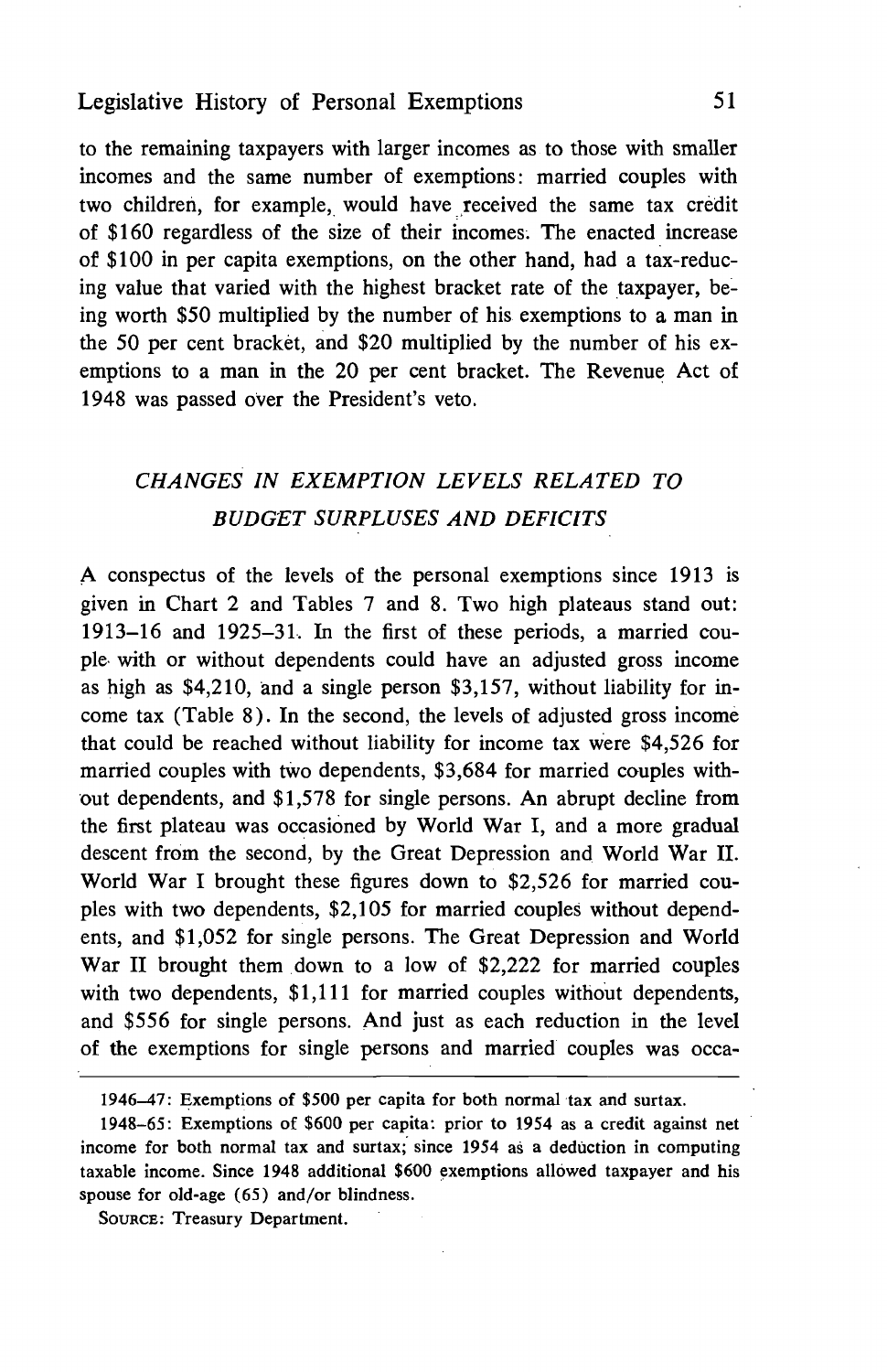|                          | Amounts of Exemption <sup>a</sup> (dollars) |                |           |  |  |  |
|--------------------------|---------------------------------------------|----------------|-----------|--|--|--|
| Married Per-             |                                             |                |           |  |  |  |
|                          | Single                                      | son or Head    | Each      |  |  |  |
| Year                     | Person                                      | of Household b | Dependent |  |  |  |
| $1913 - 16$              | 3,000                                       | 4,000          |           |  |  |  |
| $1917 - 20$              | 1,000                                       | 2,000          | 200       |  |  |  |
| $1921 - 24$              | 1,000                                       | 2,500 °        | 400       |  |  |  |
| $1925 - 31$              | 1,500                                       | 3,500          | 400       |  |  |  |
| 1932–39                  | 1,000                                       | 2,500          | 400       |  |  |  |
| 1940                     | 800                                         | 2,000          | 400       |  |  |  |
| 1941                     | 750                                         | 1,500          | 400       |  |  |  |
| $1942 - 43$ <sup>d</sup> | 500                                         | 1,200          | 350       |  |  |  |
| $1944 - 47$ <sup>e</sup> | 500                                         | 1,000          | 500       |  |  |  |
| 1948-                    | 600                                         | 1,200          | 600       |  |  |  |

TABLE 7 Personal Exemptions Since 1913

a Prior to 1934, allowed for normal tax only. For 1934 through 1943 and for 1946 and subsequent years, allowed for both normal tax and surtax. For 1944 and 1945, allowed for surtax only; for normal tax, each taxpayer was allowed a flat exemption of \$500, plus his spouse's adjusted gross income up to \$500 if ajoint return was filed. From 1948 on, an additional exemption of \$600 each allowed for taxpayers and their spouses aged 65 or more, and for the blind.

<sup>b</sup> From 1916 to 1944, the personal exemption allowed to married persons was also allowed to heads of households; prior to 1916, the latter were treated as single persons.

For net incomes not exceeding \$5,000 in 1921–23; above this figure the personal exemption for married persons was \$2,000 in 1921–23, and was raised to \$2,500 in 1924.

<sup>d</sup> Applicable only for the purpose of computing regular tax liability. For the Victory Tax, which was a 5 per cent tax on specially defined income, and effective only for 1943, each taxpayer was allowed a specific exemption of \$624 plus a credit of 25 per cent of the tax for a single person, 40 per cent for a married person, and 2 per cent for each dependent, with the limitation that the tax credit could not exceed \$100 for each dependent and \$500 for any other person. For a joint return, the Victory Tax exemption of \$624 was increased by the other spouse's income up to \$624.

<sup>e</sup> In 1944—45 these exemptions were allowed only against surtax; for normal tax the exemption was \$500 for each taxpayer, with no allowance for dependents, except that for a joint return, it was enlarged by the amount of the spouse's income up to \$500.

/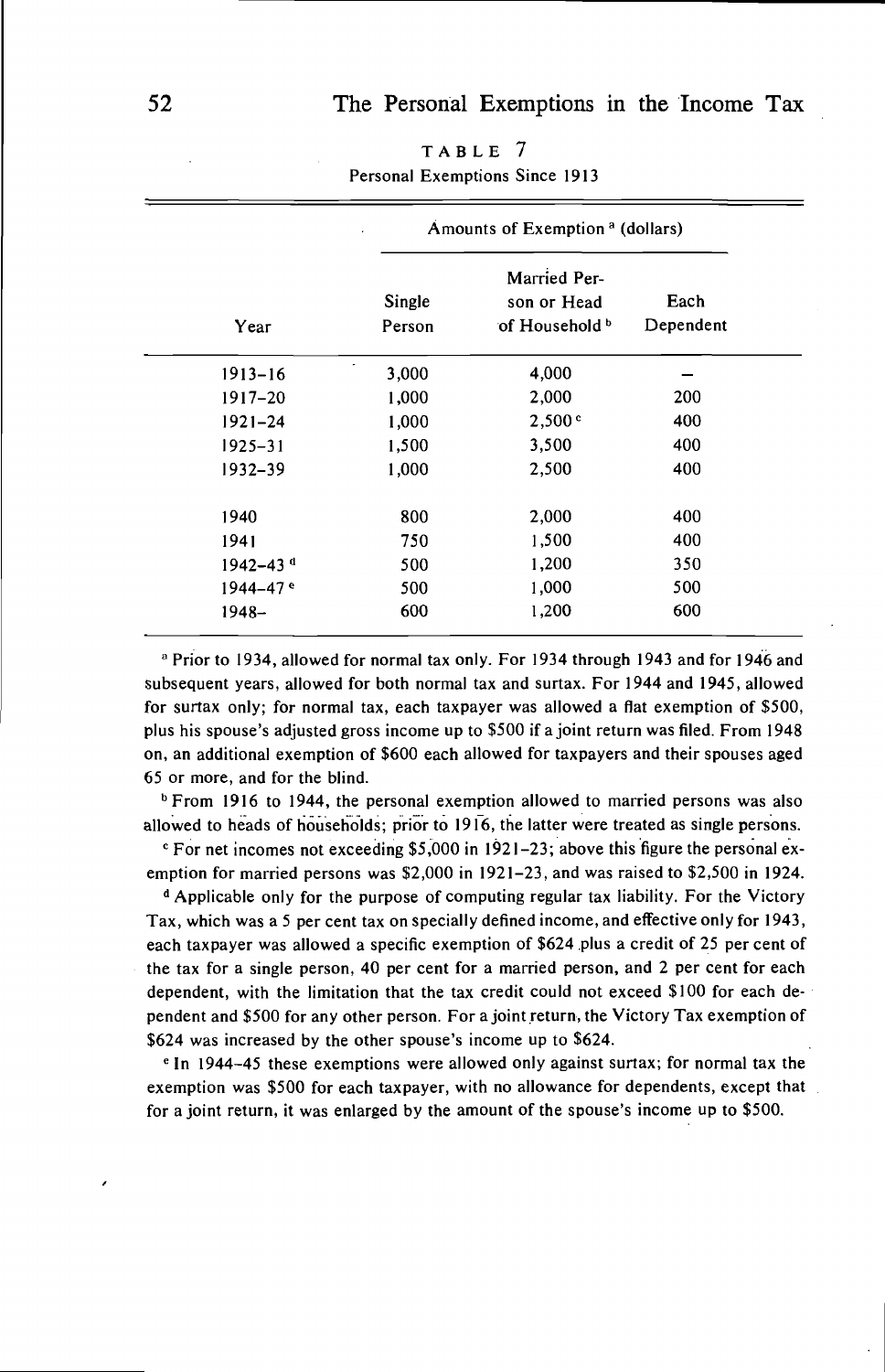# Legislative History of Personal Exemptions 53

| Year                 | Single<br>Person | Married<br>Couple | Married Couple<br>with Two<br>Dependents |  |  |  |
|----------------------|------------------|-------------------|------------------------------------------|--|--|--|
| $1913 - 15$          | 3,157            | 4,210             | 4,210                                    |  |  |  |
| 1916                 | 3,157            | 4,210             | 4,210                                    |  |  |  |
| 1917                 | 1,052            | 2,105             | 2,526                                    |  |  |  |
| $1918 - 20$<br>1,052 |                  | 2,105             | 2,526                                    |  |  |  |
| 1921                 | 1,052            | 2,631             | 3,473                                    |  |  |  |
| $1922 - 23$          | 1,052            | 2,631             | 3,473                                    |  |  |  |
| 1924                 | 1,052            | 2,631             | 3,473                                    |  |  |  |
| $1925 - 27$          | 1,578            | 3,684             | 4,526                                    |  |  |  |
| $1928 - 31$          | 1,578            | 3,684             | 4,526                                    |  |  |  |
| $1932 - 33$          | 1,052            | 2,631             | 3,473                                    |  |  |  |
| $1934 - 35$          | 1,169            | 2,923             | 3,859                                    |  |  |  |
| $1936 - 37$          | 1,169            | 2,923             | 3,859                                    |  |  |  |
| 1938-39              | 1,169            | 2,923             | 3,859                                    |  |  |  |
| 1940                 | 935              |                   | 3,274                                    |  |  |  |
| 1941                 | 789              | 1,578             | 2,421                                    |  |  |  |
| $1942 - 43$          | 526              | 1,263             | 2,000                                    |  |  |  |
| 1944-45              | 556              | 1,111             | 1,111                                    |  |  |  |
| 1946-47              | 556              | 1,111             | 2,222                                    |  |  |  |
| $1948 - 63$          | 667              | 1,333             | 2,667                                    |  |  |  |
| $1964 -$             | 900              | 1,600             | 3,000                                    |  |  |  |

#### TABLE <sup>8</sup>

Maximum Adjusted Gross income Receivable Without Incurring Liability for Income Tax, by Years Since 19113

SOURCE: These amounts were derived by adding the relevant personal exemptions and standard deduction for years beginning with 1944; for prior years they are the sum of the personal exemptions, credit for dependents, and earned income credit in years in which these were applicable, plus an allowance of 5 per cent of the total for nonbusiness deductions. The figures represent the maximum amounts that could be received without incurring liability for either normal tax or surtax (the Victory Tax, which was in effect only for 1943, is disregarded). No allowance is made for small differences arising from the use by many taxpayers of the simplified tax tables, nor for the option allowed taxpayers since 1954 to round their tax calculations to the nearest whole dollar, nor for the extra exemption or deduction allowed for age or blindness, nor for the possible effects of tax credits for retirement and dividend income.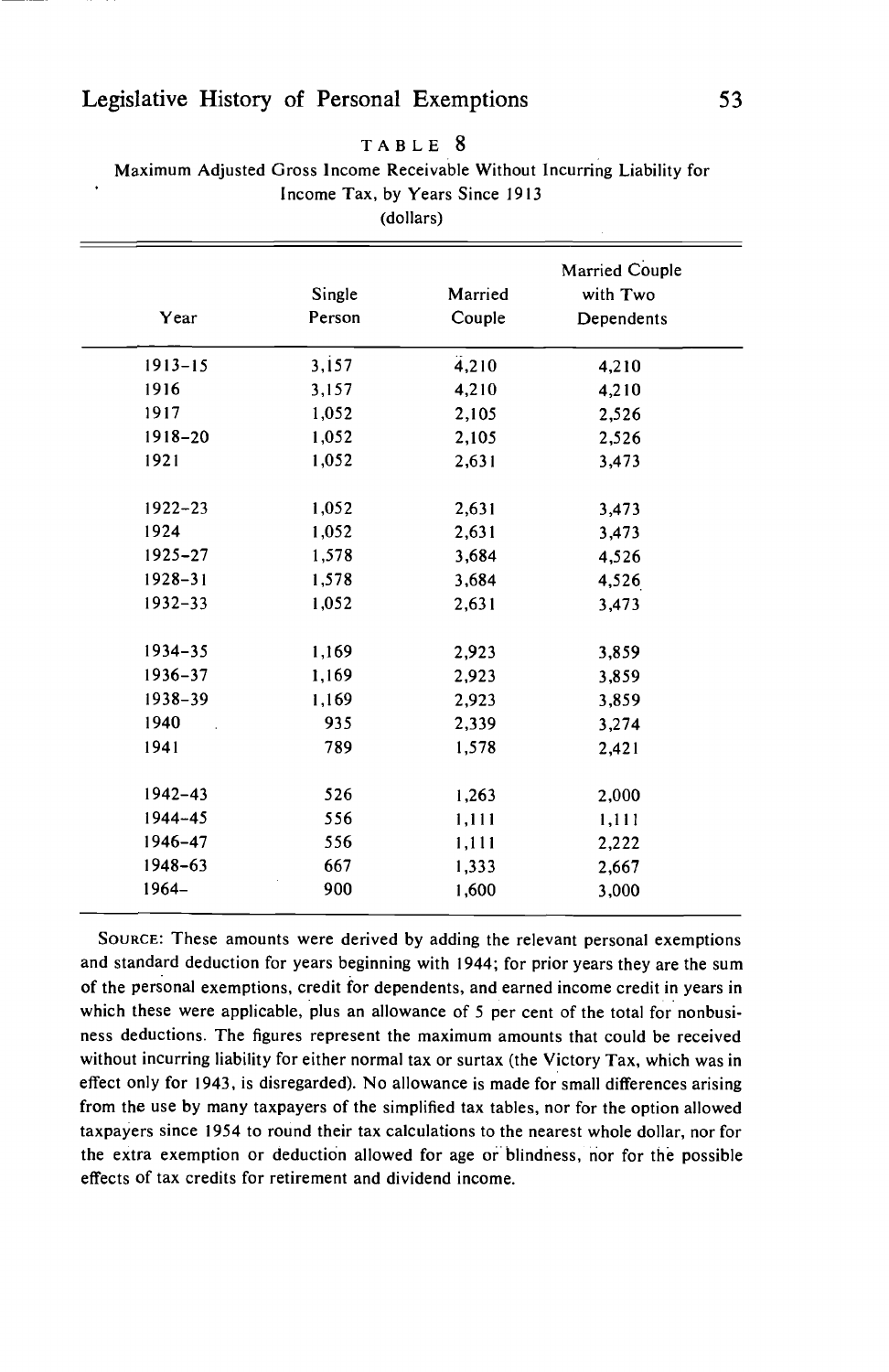sioned by a severe budget deficit, so the three times when the levels were raised were times of budget surpluses. The amount of the exemption for dependents, however, has. sometimes been increased or maintained unchanged at the same time that the exemptions for others were being reduced—the purpose being to temper the effects upon large families of the reduced exemptions of parents.

#### STABILiTY OF THE EXEMPTION LEVELS SINCE 1948

Despite wide changes in revenue needs in both directions, the levels of the personal exemptions have remained unchanged since 1948, except for the indirect increase accomplished for most small incomes through the minimum standard deduction enacted in 1964.

In 1950—51, the Korean War led to a major increase in federal taxation—an estimated \$14.7 billion at 1951 income levels, of which all but \$1.1 billion came from increased taxes on individual and corporation incomes.<sup>17</sup> In recommending that the exemptions not be lowered at that time, President Truman conceded that the rise in the cost of living had made the existing \$600 per capita exemption less generous than the \$500 level in effect during World War  $II$ <sup>18</sup>. The Consumer Price Index of the United States Bureau of Labor Statistics had risen by 48 per cent between 1944 and 1951. Moreover, the resulting shrinkage in the effective value of the personal exemptions was compounded by a sharp increase in the tax rate applicable to the first bracket and by smaller increases in the other brackets. The starting rate prior to the Korean crisis (on the first \$2,000 of taxable income of a single person and \$4,000 of a married couple) had been 16.6 per cent. Under the Revenue Act of 1951 it became 22.2 per cent.

Again, when a major program of tax reduction (estimated at \$7.4 billion at 1954 income levels) <sup>19</sup> was enacted in 1954 to accompany a planned decline in military spending, the personal exemptions were once

 $17$  Annual "eport of the Secretary of the Treasury, 1951, pp. 44 ff.

<sup>18</sup> Message to the Congress, February 2, 1951, House Document No. 53, 82nd Congress, 1st Session.

<sup>19</sup> Annual Report of the Secretary of the Treasury, 1954, pp. 43 ff. About twothirds of the estimated revenue reduction was attributable to measures nominally enacted in 1951, the effective date of which had been deferred until January 1, 1954. The tax reductions of 1954 were partly offset by an increase in social security taxes.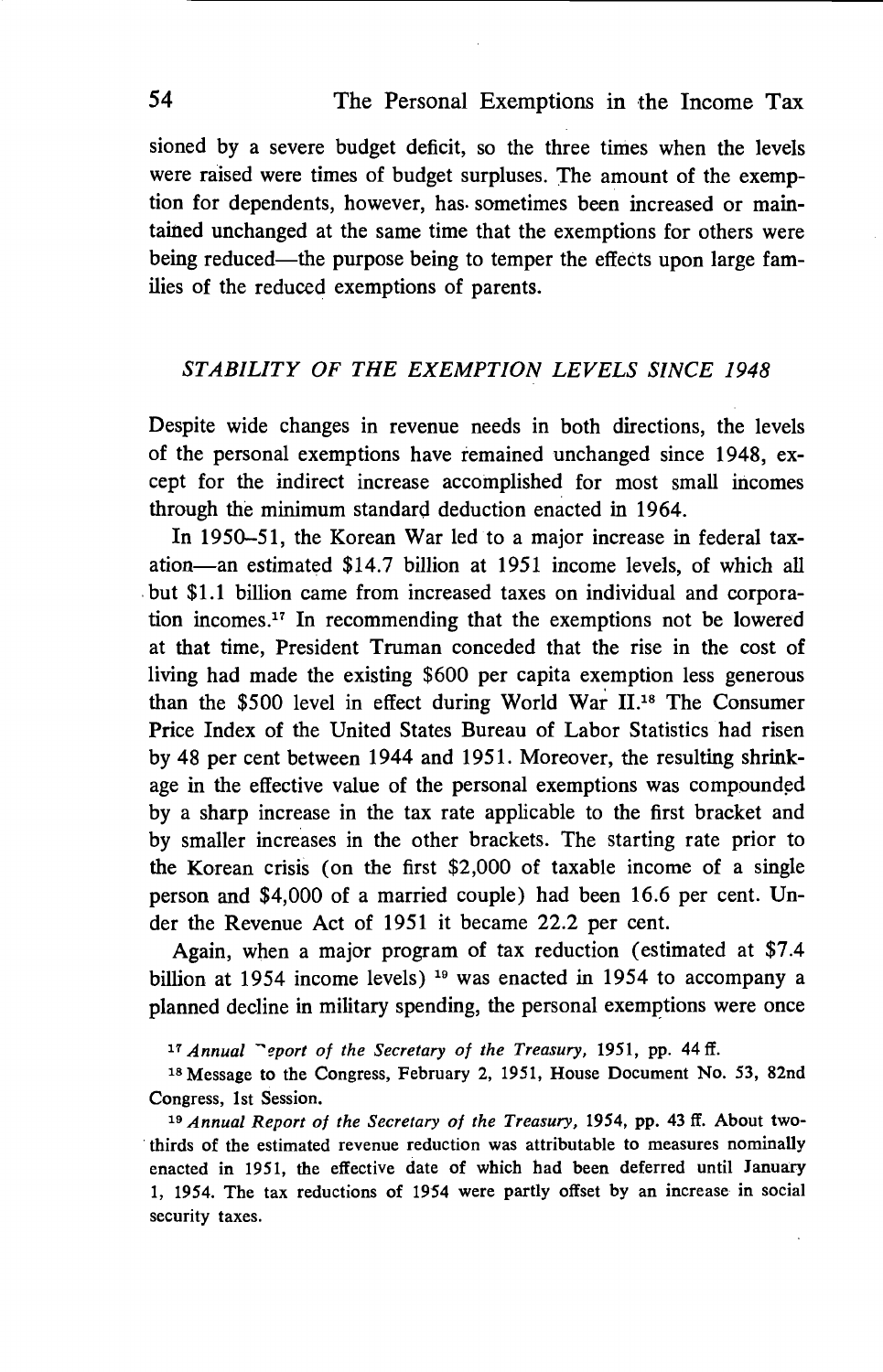# Legislative History of Personal Exemptions 55

more left unaltered. As in 1950—51, a change in the tax rate applicable to the first bracket of taxable income—a decrease from 22.2 to 20 per cent—was chosen to accomplish an important part of the desired alteration both in total tax liabilities and in those of the lowest of the taxable income groups.

It is significant that the combination of the wide coverage of the income tax at the current exemption levels and the substantial first bracket tax rate, enabled Congress to alter individual income tax liabilities materially in opposite directions in 1950—51 and in 1954 without changing the level of the personal exemptions.

During this period, there appeared to be a growing acceptance of the view, in principle at least, that fiscal policies should be designed to promote economic stability by countercyclical variations in taxation and public expenditures. Through its public hearings and its reports to Congress, the Joint Congressional Committee on the Economic Report, created under the Employment Act of 1946, called wide attention to the important possibilities of both restrictive and expansionary fiscal policies as counterforces, respectively, against inflation and depression. Nevertheless, the major tax increases occasioned by the Korean War were largely supported on the traditional grounds of the need to balance the budget, though strong emphasis was also laid on the anti-inflationary contribution of increased taxation. Similarly, the important tax reductions of 1948 and 1954 do not appear to have been motivated by anticipations of the economic recessions of 1948—49 and 1953—54. Subsequently, however, the possible relationship of the tax reductions to the mild character and brief duration of these two postwar recessions received considerable notice.20 And temporary alterations in the level of the personal exemptions for anticyclical purposes were among the expedients proposed in public discussion in more recent business recessions.

Finally, in 1963, President John F. Kennedy expressly proposed a major reduction in taxes for the deliberate purpose of stimulating the economy: to reduce unemployment and increase the nation's rate of economic growth. In the face of continuing budget deficits, he proposed

<sup>20</sup> Among others, see Alvin H. Hansen, "Brief Note on the Role of Consumption in the 1954-55 Recovery," The Review of Economics and Statistics, November 1955, pp. 424—425; Bert G. Hickman, "The Contraction of 1953—54," The Review of Economics and Statistics, February 1958, pp. 36—48, and accompanying comment by Alvin H. Hansen.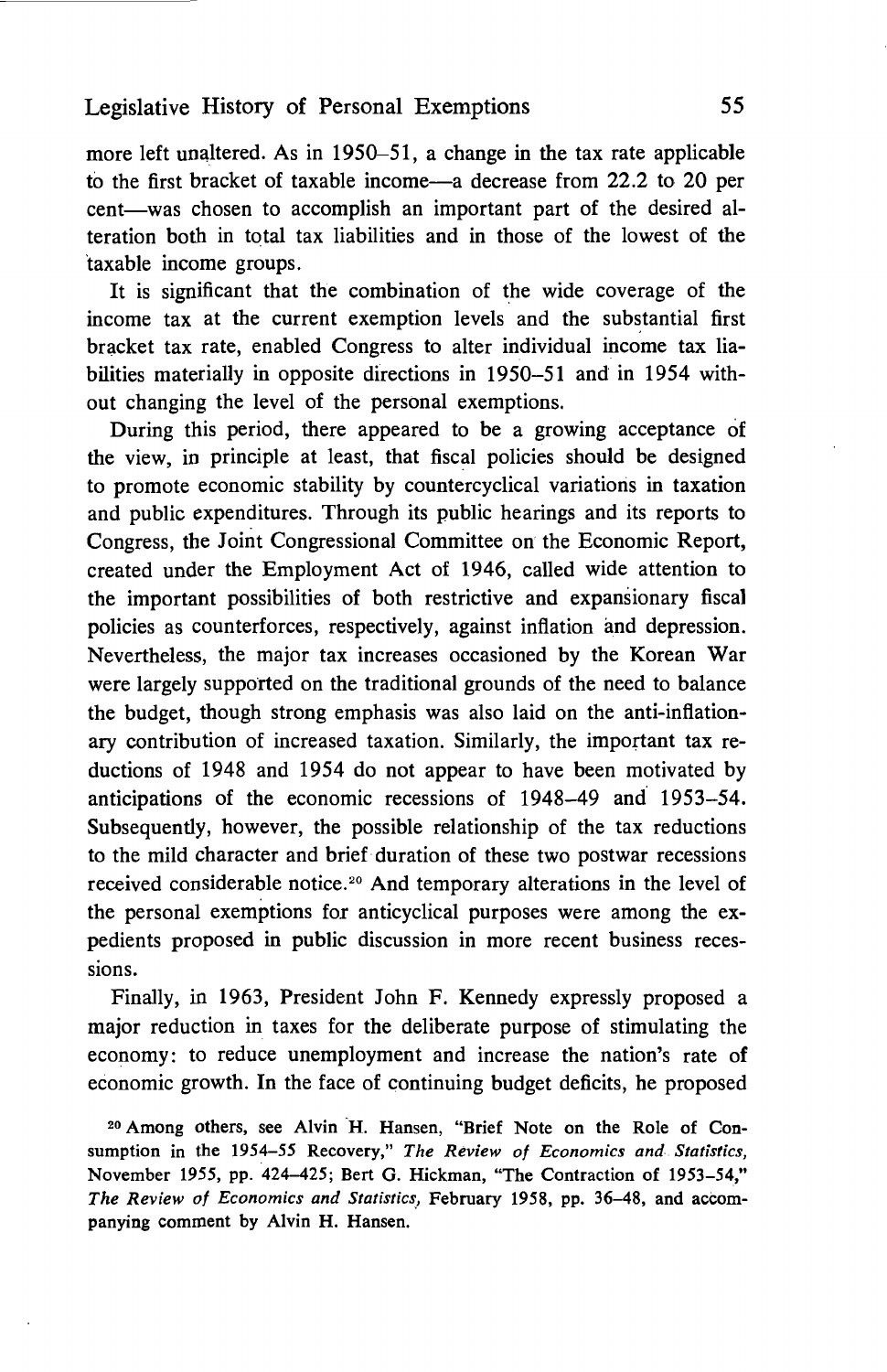net reductions aggregating \$10.2 billion annually in individual and corporation income tax rates. In his message to Congress of January 24, 1963, he declared:

Originally designed to hold back war and postwar inflation, our present income tax structure now holds back consumer demand. After the Korean conflict, the outburst of civilian demand and inflation justified the retention of this level and structure of rates. But it has become increasingly clear—particularly in the last five years—that the largest single barrier to full employment of our manpower and resources and to a higher rate of economic growth is the unrealistically heavy drag of Federal income taxes on private purchasing power, initiative, and incentive. Our economy is checkreined today by a war-born tax system at a time when it is far more in need of the spur than the bit.

After more than a year of committee study and debate, Congress enacted income tax reductions expected to total \$11.7 billion annually at 1964 levels of income, to take effect over a two-year period.

Again, a change in the level of the personal exemptions proper was rejected as a means of implementing the desired alteration in tax liabilities. Instead, as noted previously, a new minimum standard deduction was introduced, at an estimated revenue cost of \$320 million, as a means of giving additional tax relief to taxpayers with the smallest incomes.<sup>21</sup>

The stability of the exemption levels since 1948, in the face of wide changes in both directions in the amount of revenue sought, is not difficult to understand. Even seemingly modest changes in the amount of the present type of per capita exemption produce such widespread and pronounced effects that they do not lend themselves readily to highly selective or discriminating use. For example, if Congress had desired in 1960, in recognition of the rise in the cost of living since 1948, to raise by \$100 per capita the minimum amount of income that could be received without liability for income tax by those at the lower end of the income scale, it would have found that a uniform increase of \$100 in the per capita exemptions would have gone far beyond its aim. The loss in tax revenues, assuming no other changes, would have been great —about \$3.4 billion—yet we estimate on the basis of the 1961 tax returns that less than 14 per. cent of the reduction in tax liabilities would

<sup>21</sup> Report of the Committee on Ways and Means to Accompany H.R. 8363, Washington, 1963, p. 24.